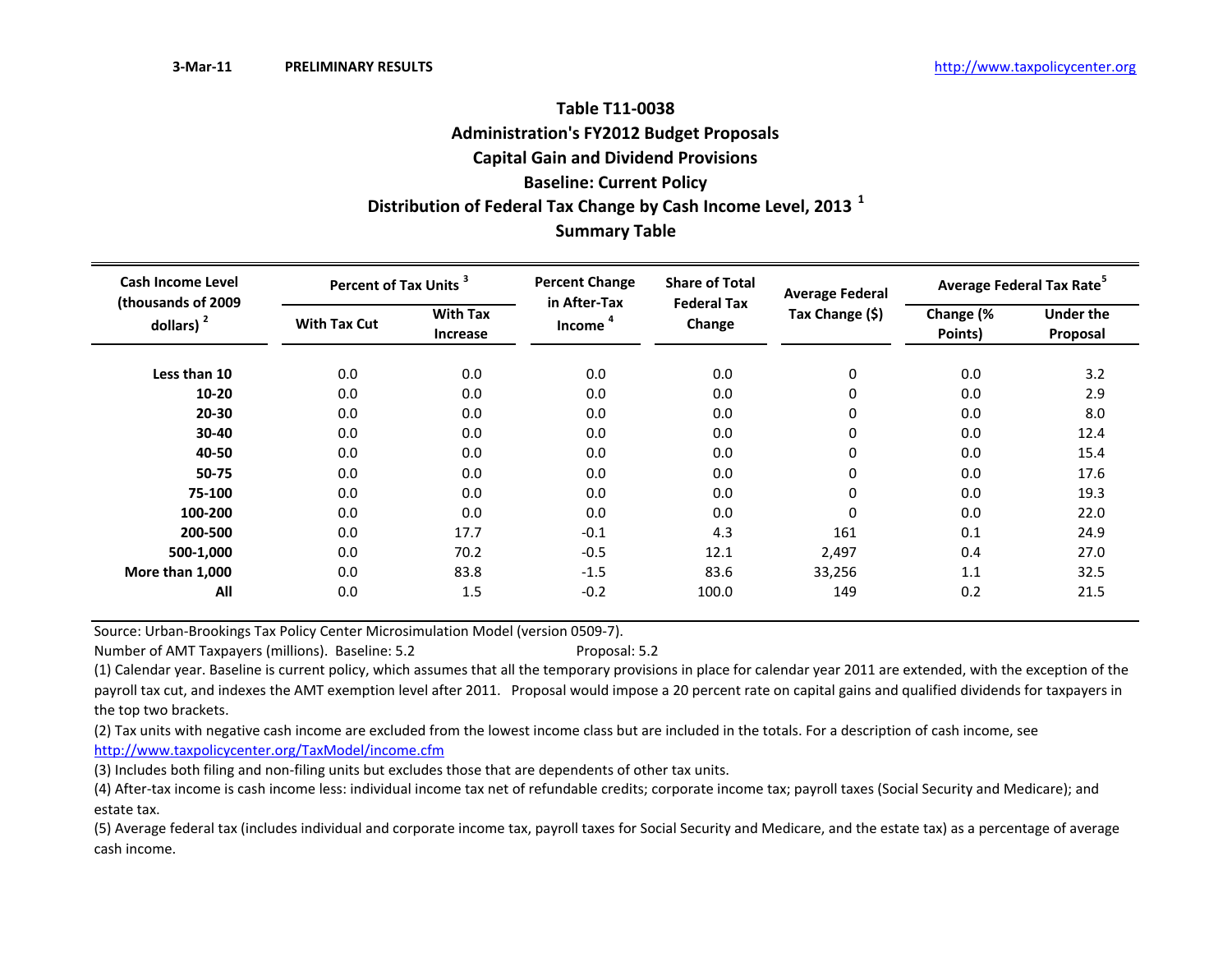# **Table T11‐0038Administration's FY2012 Budget Proposals Capital Gain and Dividend Provisions Baseline: Current Policy Distribution of Federal Tax Change by Cash Income Level, <sup>2013</sup><sup>1</sup> Detail Table**

| <b>Cash Income Level</b><br>(thousands of 2009 |              | <b>Percent Change</b><br>Percent of Tax Units <sup>3</sup> |                        | <b>Share of Total</b><br><b>Federal Tax</b> | <b>Average Federal Tax Change</b> |         | <b>Share of Federal Taxes</b> |                              | Average Federal Tax Rate <sup>5</sup> |                              |
|------------------------------------------------|--------------|------------------------------------------------------------|------------------------|---------------------------------------------|-----------------------------------|---------|-------------------------------|------------------------------|---------------------------------------|------------------------------|
| dollars)                                       | With Tax Cut | <b>With Tax</b><br>Increase                                | in After-Tax<br>Income | Change                                      | <b>Dollars</b>                    | Percent | Change (%<br>Points)          | <b>Under the</b><br>Proposal | Change (%<br>Points)                  | <b>Under the</b><br>Proposal |
| Less than 10                                   | 0.0          | 0.0                                                        | 0.0                    | 0.0                                         | 0                                 | 0.0     | 0.0                           | 0.1                          | 0.0                                   | 3.2                          |
| 10-20                                          | 0.0          | 0.0                                                        | 0.0                    | 0.0                                         | $\Omega$                          | 0.0     | 0.0                           | 0.4                          | 0.0                                   | 2.9                          |
| 20-30                                          | 0.0          | 0.0                                                        | 0.0                    | 0.0                                         | $\Omega$                          | 0.0     | 0.0                           | 1.7                          | 0.0                                   | 8.0                          |
| 30-40                                          | 0.0          | 0.0                                                        | 0.0                    | 0.0                                         | 0                                 | 0.0     | 0.0                           | 2.8                          | 0.0                                   | 12.4                         |
| 40-50                                          | 0.0          | 0.0                                                        | 0.0                    | 0.0                                         | $\Omega$                          | 0.0     | 0.0                           | 3.5                          | 0.0                                   | 15.4                         |
| 50-75                                          | 0.0          | 0.0                                                        | 0.0                    | 0.0                                         |                                   | 0.0     | $-0.1$                        | 9.6                          | 0.0                                   | 17.6                         |
| 75-100                                         | 0.0          | 0.0                                                        | 0.0                    | 0.0                                         |                                   | 0.0     | $-0.1$                        | 9.4                          | 0.0                                   | 19.3                         |
| 100-200                                        | 0.0          | 0.0                                                        | 0.0                    | 0.0                                         | υ                                 | 0.0     | $-0.2$                        | 24.6                         | 0.0                                   | 22.0                         |
| 200-500                                        | 0.0          | 17.7                                                       | $-0.1$                 | 4.3                                         | 161                               | 0.2     | $-0.1$                        | 17.3                         | 0.1                                   | 24.9                         |
| 500-1.000                                      | 0.0          | 70.2                                                       | $-0.5$                 | 12.1                                        | 2,497                             | 1.3     | 0.0                           | 8.1                          | 0.4                                   | 27.0                         |
| More than 1.000                                | 0.0          | 83.8                                                       | $-1.5$                 | 83.6                                        | 33,256                            | 3.4     | 0.5                           | 22.5                         | 1.1                                   | 32.5                         |
| All                                            | 0.0          | 1.5                                                        | $-0.2$                 | 100.0                                       | 149                               | 0.9     | 0.0                           | 100.0                        | 0.2                                   | 21.5                         |

#### **Baseline Distribution of Income and Federal Taxes by Cash Income Level, <sup>2013</sup> <sup>1</sup>**

| Cash Income Level<br>(thousands of 2009 |                       | Tax Units <sup>3</sup>  |           | <b>Average Federal</b><br><b>Tax Burden</b> | <b>Average After-</b><br>Tax Income <sup>4</sup> | <b>Average Federal</b> | <b>Share of Pre-</b><br><b>Tax Income</b> | <b>Share of Post-</b><br><b>Tax Income</b> | <b>Share of Federal</b><br>Taxes |
|-----------------------------------------|-----------------------|-------------------------|-----------|---------------------------------------------|--------------------------------------------------|------------------------|-------------------------------------------|--------------------------------------------|----------------------------------|
| dollars) <sup>2</sup>                   | Number<br>(thousands) | <b>Percent of Total</b> | (Dollars) | (Dollars)                                   | (Dollars)                                        | Tax Rate <sup>5</sup>  | <b>Percent of Total</b>                   | Percent of Total                           | <b>Percent of Total</b>          |
| Less than 10                            | 16,372                | 10.3                    | 5,709     | 181                                         | 5,528                                            | 3.2                    | 0.7                                       | 0.9                                        | 0.1                              |
| 10-20                                   | 24,763                | 15.5                    | 15,706    | 457                                         | 15,249                                           | 2.9                    | 3.1                                       | 3.8                                        | 0.4                              |
| 20-30                                   | 21,537                | 13.5                    | 26,118    | 2,093                                       | 24,025                                           | 8.0                    | 4.4                                       | 5.2                                        | 1.7                              |
| 30-40                                   | 16,514                | 10.3                    | 36,581    | 4,525                                       | 32,056                                           | 12.4                   | 4.8                                       | 5.3                                        | 2.8                              |
| 40-50                                   | 13,080                | 8.2                     | 47,115    | 7,237                                       | 39,877                                           | 15.4                   | 4.9                                       | 5.2                                        | 3.5                              |
| 50-75                                   | 22,835                | 14.3                    | 64,797    | 11,427                                      | 53,370                                           | 17.6                   | 11.7                                      | 12.2                                       | 9.7                              |
| 75-100                                  | 14,507                | 9.1                     | 91,187    | 17,559                                      | 73,629                                           | 19.3                   | 10.4                                      | 10.7                                       | 9.4                              |
| 100-200                                 | 21,341                | 13.4                    | 142,857   | 31,401                                      | 111,456                                          | 22.0                   | 24.1                                      | 23.8                                       | 24.8                             |
| 200-500                                 | 6,329                 | 4.0                     | 299,437   | 74,338                                      | 225,099                                          | 24.8                   | 15.0                                      | 14.3                                       | 17.4                             |
| 500-1,000                               | 1,147                 | 0.7                     | 714,015   | 190,200                                     | 523,815                                          | 26.6                   | 6.5                                       | 6.0                                        | 8.1                              |
| More than 1,000                         | 598                   | 0.4                     | 3,141,857 | 988,645                                     | 2,153,212                                        | 31.5                   | 14.8                                      | 12.9                                       | 21.9                             |
| All                                     | 159,683               | 100.0                   | 79,379    | 16,896                                      | 62,484                                           | 21.3                   | 100.0                                     | 100.0                                      | 100.0                            |

Source: Urban‐Brookings Tax Policy Center Microsimulation Model (version 0509‐7).

Number of AMT Taxpayers (millions). Baseline: 5.2 Proposal: 5.2

(1) Calendar year. Baseline is current policy, which assumes that all the temporary provisions in place for calendar year 2011 are extended, with the exception of the payroll tax cut, and indexes the AMT exemption level af 2011. Proposal would impose <sup>a</sup> 20 percent rate on capital gains and qualified dividends for taxpayers in the top two brackets.

(2) Tax units with negative cash income are excluded from the lowest income class but are included in the totals. For <sup>a</sup> description of cash income, see

http://www.taxpolicycenter.org/TaxModel/income.cfm

(3) Includes both filing and non‐filing units but excludes those that are dependents of other tax units.

(4) After-tax income is cash income less: individual income tax net of refundable credits; corporate income tax; payroll taxes (Social Security and Medicare); and estate tax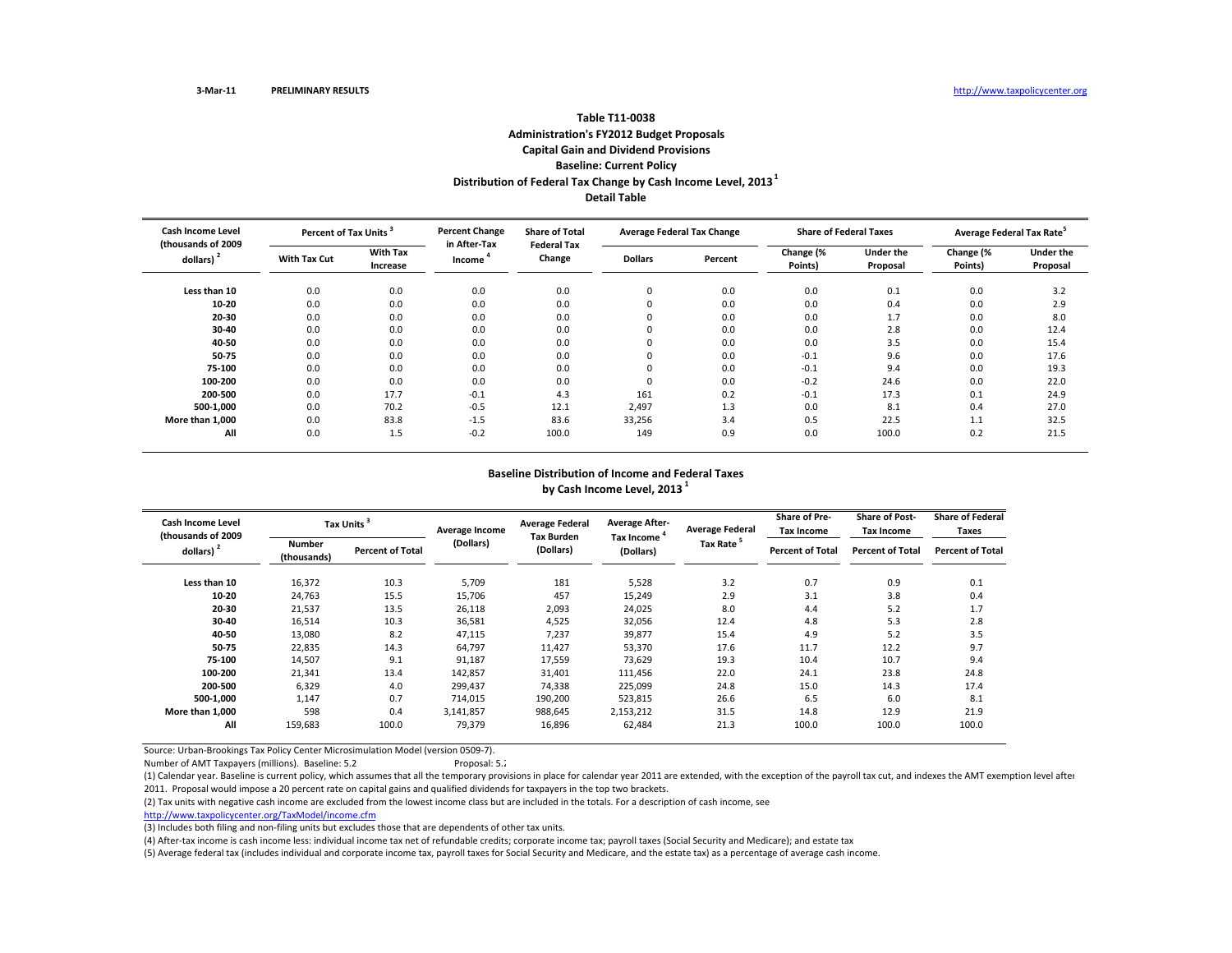# **Table T11‐0038Administration's FY2012 Budget Proposals Capital Gain and Dividend Provisions Baseline: Current Policy Distribution of Federal Tax Change by Cash Income Level, <sup>2013</sup><sup>1</sup> Detail Table ‐ Single Tax Units**

| <b>Cash Income Level</b><br>(thousands of 2009 |              | <b>Percent Change</b><br>Percent of Tax Units <sup>3</sup> |                        | <b>Share of Total</b><br><b>Federal Tax</b> | <b>Average Federal Tax Change</b> |         | <b>Share of Federal Taxes</b> |                              | Average Federal Tax Rate <sup>5</sup> |                              |
|------------------------------------------------|--------------|------------------------------------------------------------|------------------------|---------------------------------------------|-----------------------------------|---------|-------------------------------|------------------------------|---------------------------------------|------------------------------|
| dollars)                                       | With Tax Cut | <b>With Tax</b><br>Increase                                | in After-Tax<br>Income | Change                                      | <b>Dollars</b>                    | Percent | Change (%<br>Points)          | <b>Under the</b><br>Proposal | Change (%<br>Points)                  | <b>Under the</b><br>Proposal |
| Less than 10                                   | 0.0          | 0.0                                                        | 0.0                    | 0.0                                         | 0                                 | 0.0     | 0.0                           | 0.7                          | 0.0                                   | 7.1                          |
| 10-20                                          | 0.0          | 0.0                                                        | 0.0                    | 0.0                                         | $\Omega$                          | 0.0     | 0.0                           | 2.7                          | 0.0                                   | 7.6                          |
| 20-30                                          | 0.0          | 0.0                                                        | 0.0                    | 0.0                                         | $\Omega$                          | 0.0     | 0.0                           | 5.7                          | 0.0                                   | 12.7                         |
| 30-40                                          | 0.0          | 0.0                                                        | 0.0                    | 0.0                                         | 0                                 | 0.0     | 0.0                           | 7.1                          | 0.0                                   | 16.8                         |
| 40-50                                          | 0.0          | 0.0                                                        | 0.0                    | 0.0                                         | $\Omega$                          | 0.0     | $-0.1$                        | 8.1                          | 0.0                                   | 19.3                         |
| $50 - 75$                                      | 0.0          | 0.0                                                        | 0.0                    | 0.0                                         |                                   | 0.0     | $-0.1$                        | 18.6                         | 0.0                                   | 21.6                         |
| 75-100                                         | 0.0          | 0.0                                                        | 0.0                    | 0.0                                         |                                   | 0.0     | $-0.1$                        | 11.8                         | 0.0                                   | 24.0                         |
| 100-200                                        | 0.0          | 0.0                                                        | 0.0                    | 0.0                                         | υ                                 | 0.0     | $-0.1$                        | 18.3                         | 0.0                                   | 24.5                         |
| 200-500                                        | 0.0          | 28.4                                                       | $-0.2$                 | 7.9                                         | 365                               | 0.5     | 0.0                           | 9.7                          | 0.1                                   | 25.7                         |
| 500-1.000                                      | 0.0          | 68.9                                                       | $-0.8$                 | 15.0                                        | 3,832                             | 2.0     | 0.1                           | 4.5                          | 0.5                                   | 28.4                         |
| More than 1.000                                | 0.0          | 79.7                                                       | $-1.8$                 | 77.2                                        | 35,520                            | 3.5     | 0.4                           | 12.9                         | 1.2                                   | 34.7                         |
| All                                            | 0.0          | 0.6                                                        | $-0.2$                 | 100.0                                       | 55                                | 0.6     | 0.0                           | 100.0                        | 0.1                                   | 21.2                         |

#### **Baseline Distribution of Income and Federal Taxes by Cash Income Level, <sup>2013</sup> <sup>1</sup>**

| Cash Income Level<br>(thousands of 2009 |                              | Tax Units <sup>3</sup>  | Average Income | <b>Average Federal</b><br><b>Tax Burden</b> | <b>Average After-</b><br>Tax Income <sup>4</sup> | <b>Average Federal</b> | <b>Share of Pre-</b><br><b>Tax Income</b> | <b>Share of Post-</b><br><b>Tax Income</b> | <b>Share of Federal</b><br>Taxes |
|-----------------------------------------|------------------------------|-------------------------|----------------|---------------------------------------------|--------------------------------------------------|------------------------|-------------------------------------------|--------------------------------------------|----------------------------------|
| dollars) $2$                            | <b>Number</b><br>(thousands) | <b>Percent of Total</b> | (Dollars)      | (Dollars)                                   | (Dollars)                                        | Tax Rate <sup>5</sup>  | <b>Percent of Total</b>                   | <b>Percent of Total</b>                    | <b>Percent of Total</b>          |
| Less than 10                            | 11,717                       | 16.6                    | 5,695          | 402                                         | 5,293                                            | 7.1                    | 2.1                                       | 2.5                                        | 0.7                              |
| 10-20                                   | 15,430                       | 21.9                    | 15,557         | 1,177                                       | 14,380                                           | 7.6                    | 7.5                                       | 8.8                                        | 2.7                              |
| 20-30                                   | 11,682                       | 16.6                    | 26,016         | 3,316                                       | 22,701                                           | 12.7                   | 9.5                                       | 10.5                                       | 5.7                              |
| 30-40                                   | 7,821                        | 11.1                    | 36,553         | 6,152                                       | 30,402                                           | 16.8                   | 8.9                                       | 9.4                                        | 7.1                              |
| 40-50                                   | 6,046                        | 8.6                     | 47,054         | 9,073                                       | 37,980                                           | 19.3                   | 8.9                                       | 9.1                                        | 8.1                              |
| 50-75                                   | 9,109                        | 12.9                    | 63,845         | 13,810                                      | 50,035                                           | 21.6                   | 18.2                                      | 18.0                                       | 18.7                             |
| 75-100                                  | 3,700                        | 5.3                     | 90,036         | 21,642                                      | 68,394                                           | 24.0                   | 10.4                                      | 10.0                                       | 11.9                             |
| 100-200                                 | 3,613                        | 5.1                     | 139,747        | 34,267                                      | 105,480                                          | 24.5                   | 15.8                                      | 15.1                                       | 18.4                             |
| 200-500                                 | 837                          | 1.2                     | 304,381        | 77,902                                      | 226.479                                          | 25.6                   | 8.0                                       | 7.5                                        | 9.7                              |
| 500-1,000                               | 151                          | 0.2                     | 705,144        | 196,578                                     | 508,565                                          | 27.9                   | 3.3                                       | 3.0                                        | 4.4                              |
| More than 1,000                         | 84                           | 0.1                     | 2,997,275      | 1,005,038                                   | 1,992,237                                        | 33.5                   | 7.9                                       | 6.6                                        | 12.5                             |
| All                                     | 70,516                       | 100.0                   | 45,439         | 9,563                                       | 35,876                                           | 21.1                   | 100.0                                     | 100.0                                      | 100.0                            |

Source: Urban‐Brookings Tax Policy Center Microsimulation Model (version 0509‐7).

(1) Calendar year. Baseline is current policy, which assumes that all the temporary provisions in place for calendar year 2011 are extended, with the exception of the payroll tax cut, and indexes the AMT exemption level af 2011. Proposal would impose <sup>a</sup> 20 percent rate on capital gains and qualified dividends for taxpayers in the top two brackets.

(2) Tax units with negative cash income are excluded from the lowest income class but are included in the totals. For <sup>a</sup> description of cash income, see

http://www.taxpolicycenter.org/TaxModel/income.cfm

(3) Includes both filing and non‐filing units but excludes those that are dependents of other tax units.

(4) After‐tax income is cash income less: individual income tax net of refundable credits; corporate income tax; payroll taxes (Social Security and Medicare); and estate tax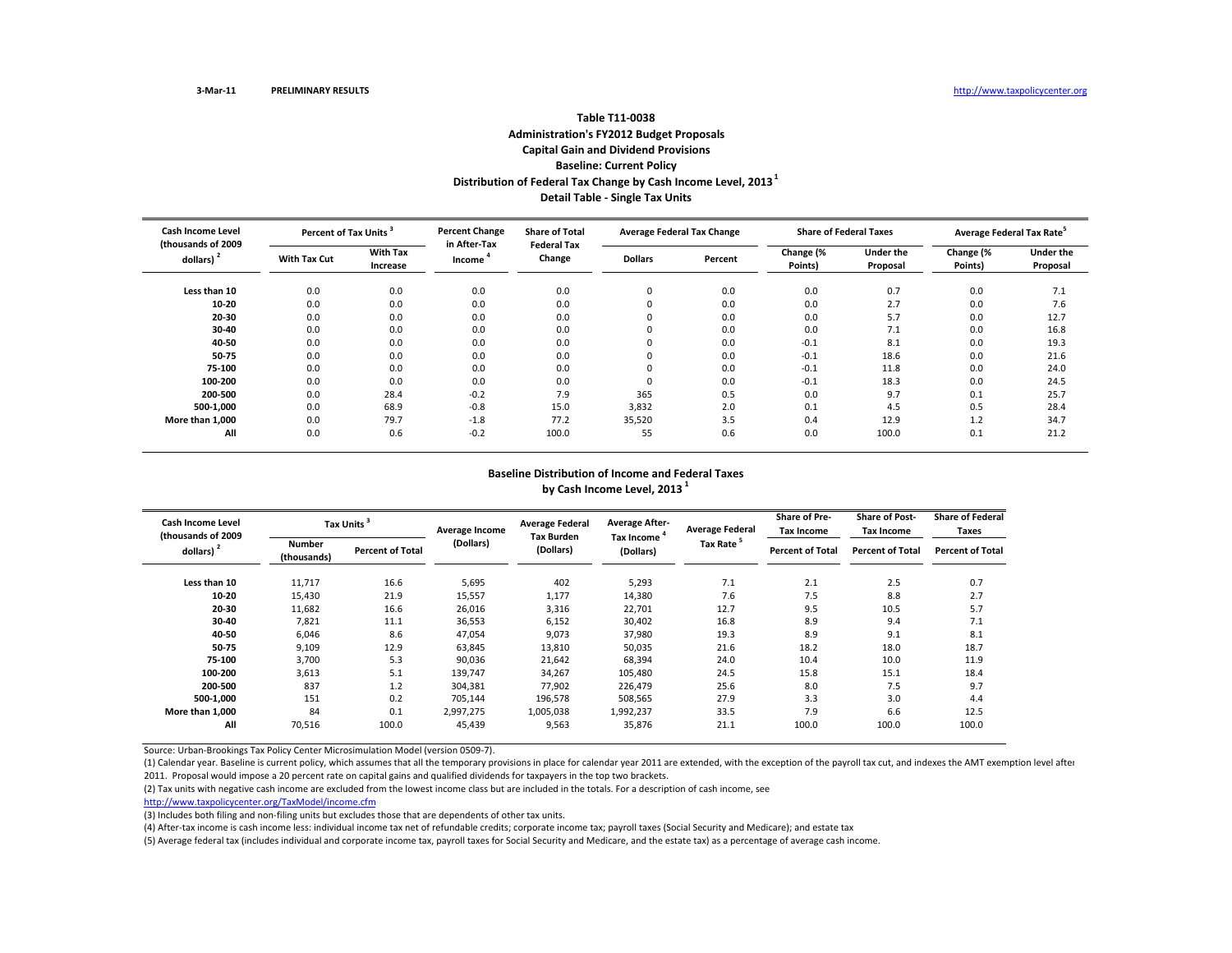# **Table T11‐0038Administration's FY2012 Budget Proposals Capital Gain and Dividend Provisions Baseline: Current Policy Distribution of Federal Tax Change by Cash Income Level, <sup>2013</sup><sup>1</sup> Detail Table ‐ Married Tax Units Filing Jointly**

| Cash Income Level<br>(thousands of 2009 | Percent of Tax Units <sup>3</sup> |                             | <b>Percent Change</b><br>in After-Tax | <b>Share of Total</b><br><b>Federal Tax</b> | <b>Average Federal Tax Change</b> |         | <b>Share of Federal Taxes</b> |                              | Average Federal Tax Rate <sup>5</sup> |                              |
|-----------------------------------------|-----------------------------------|-----------------------------|---------------------------------------|---------------------------------------------|-----------------------------------|---------|-------------------------------|------------------------------|---------------------------------------|------------------------------|
| dollars)                                | With Tax Cut                      | <b>With Tax</b><br>Increase | Income                                | Change                                      | <b>Dollars</b>                    | Percent | Change (%<br>Points)          | <b>Under the</b><br>Proposal | Change (%<br>Points)                  | <b>Under the</b><br>Proposal |
| Less than 10                            | 0.0                               | 0.0                         | 0.0                                   | 0.0                                         | $\sim$<br>υ                       | 0.0     | 0.0                           | 0.0                          | 0.0                                   | 3.7                          |
| 10-20                                   | 0.0                               | 0.0                         | 0.0                                   | 0.0                                         | 0                                 | 0.0     | 0.0                           | 0.0                          | 0.0                                   | 0.9                          |
| 20-30                                   | 0.0                               | 0.0                         | 0.0                                   | 0.0                                         | $\Omega$                          | 0.0     | 0.0                           | 0.3                          | 0.0                                   | 3.8                          |
| 30-40                                   | 0.0                               | 0.0                         | 0.0                                   | 0.0                                         | $\sim$<br>υ                       | 0.0     | 0.0                           | 0.6                          | 0.0                                   | 6.9                          |
| 40-50                                   | 0.0                               | 0.0                         | 0.0                                   | 0.0                                         | $\Omega$                          | 0.0     | 0.0                           | 1.1                          | 0.0                                   | 10.1                         |
| 50-75                                   | 0.0                               | 0.0                         | 0.0                                   | 0.0                                         |                                   | 0.0     | $-0.1$                        | 4.8                          | 0.0                                   | 14.0                         |
| 75-100                                  | 0.0                               | 0.0                         | 0.0                                   | 0.0                                         |                                   | 0.0     | $-0.1$                        | 7.7                          | 0.0                                   | 17.1                         |
| 100-200                                 | 0.0                               | 0.0                         | 0.0                                   | 0.0                                         |                                   | 0.0     | $-0.3$                        | 27.7                         | 0.0                                   | 21.3                         |
| 200-500                                 | 0.0                               | 15.7                        | $-0.1$                                | 3.4                                         | 120                               | 0.2     | $-0.2$                        | 21.2                         | 0.0                                   | 24.7                         |
| 500-1.000                               | 0.0                               | 70.5                        | $-0.4$                                | 11.8                                        | 2,272                             | 1.2     | 0.0                           | 10.0                         | 0.3                                   | 26.8                         |
| More than 1,000                         | 0.0                               | 84.7                        | $-1.5$                                | 84.8                                        | 31,928                            | 3.3     | 0.6                           | 26.5                         | 1.0                                   | 32.1                         |
| All                                     | 0.0                               | 3.1                         | $-0.3$                                | 100.0                                       | 300                               | 1.0     | 0.0                           | 100.0                        | 0.2                                   | 22.5                         |

#### **Baseline Distribution of Income and Federal Taxes by Cash Income Level, <sup>2013</sup> <sup>1</sup>**

| <b>Cash Income Level</b><br>(thousands of 2009 |                       | Tax Units <sup>3</sup><br>Average Income |           | <b>Average Federal</b><br><b>Tax Burden</b> | <b>Average After-</b><br><b>Average Federal</b> |                       | <b>Share of Pre-</b><br>Tax Income | <b>Share of Post-</b><br><b>Tax Income</b> | <b>Share of Federal</b><br>Taxes |
|------------------------------------------------|-----------------------|------------------------------------------|-----------|---------------------------------------------|-------------------------------------------------|-----------------------|------------------------------------|--------------------------------------------|----------------------------------|
| dollars) $2$                                   | Number<br>(thousands) | <b>Percent of Total</b>                  | (Dollars) | (Dollars)                                   | Tax Income <sup>4</sup><br>(Dollars)            | Tax Rate <sup>5</sup> | <b>Percent of Total</b>            | <b>Percent of Total</b>                    | <b>Percent of Total</b>          |
| Less than 10                                   | 2,132                 | 3.5                                      | 4,815     | 178                                         | 4,636                                           | 3.7                   | 0.1                                | 0.2                                        | 0.0                              |
| 10-20                                          | 3,870                 | 6.3                                      | 16,251    | 144                                         | 16,107                                          | 0.9                   | 0.8                                | 1.0                                        | 0.0                              |
| 20-30                                          | 4,833                 | 7.9                                      | 26,206    | 989                                         | 25,217                                          | 3.8                   | 1.6                                | 1.9                                        | 0.3                              |
| 30-40                                          | 4,426                 | 7.2                                      | 36,703    | 2,540                                       | 34,163                                          | 6.9                   | 2.0                                | 2.4                                        | 0.6                              |
| 40-50                                          | 4,060                 | 6.6                                      | 47,252    | 4,794                                       | 42,458                                          | 10.1                  | 2.4                                | 2.7                                        | 1.1                              |
| 50-75                                          | 9,605                 | 15.6                                     | 65,977    | 9,226                                       | 56,751                                          | 14.0                  | 7.8                                | 8.6                                        | 4.9                              |
| 75-100                                         | 9,045                 | 14.7                                     | 91,845    | 15,698                                      | 76,147                                          | 17.1                  | 10.2                               | 10.9                                       | 7.8                              |
| 100-200                                        | 16,613                | 27.0                                     | 144,066   | 30,746                                      | 113,320                                         | 21.3                  | 29.3                               | 29.6                                       | 28.0                             |
| 200-500                                        | 5,275                 | 8.6                                      | 298,718   | 73,729                                      | 224,989                                         | 24.7                  | 19.3                               | 18.7                                       | 21.3                             |
| 500-1,000                                      | 957                   | 1.6                                      | 716,145   | 189,486                                     | 526,659                                         | 26.5                  | 8.4                                | 7.9                                        | 10.0                             |
| More than 1.000                                | 490                   | 0.8                                      | 3,102,780 | 963,588                                     | 2,139,192                                       | 31.1                  | 18.6                               | 16.5                                       | 25.9                             |
| All                                            | 61,567                | 100.0                                    | 132,758   | 29,611                                      | 103,147                                         | 22.3                  | 100.0                              | 100.0                                      | 100.0                            |

Source: Urban‐Brookings Tax Policy Center Microsimulation Model (version 0509‐7).

(1) Calendar year. Baseline is current policy, which assumes that all the temporary provisions in place for calendar year 2011 are extended, with the exception of the payroll tax cut, and indexes the AMT exemption level af 2011. Proposal would impose <sup>a</sup> 20 percent rate on capital gains and qualified dividends for taxpayers in the top two brackets.

(2) Tax units with negative cash income are excluded from the lowest income class but are included in the totals. For <sup>a</sup> description of cash income, see

http://www.taxpolicycenter.org/TaxModel/income.cfm

(3) Includes both filing and non‐filing units but excludes those that are dependents of other tax units.

(4) After‐tax income is cash income less: individual income tax net of refundable credits; corporate income tax; payroll taxes (Social Security and Medicare); and estate tax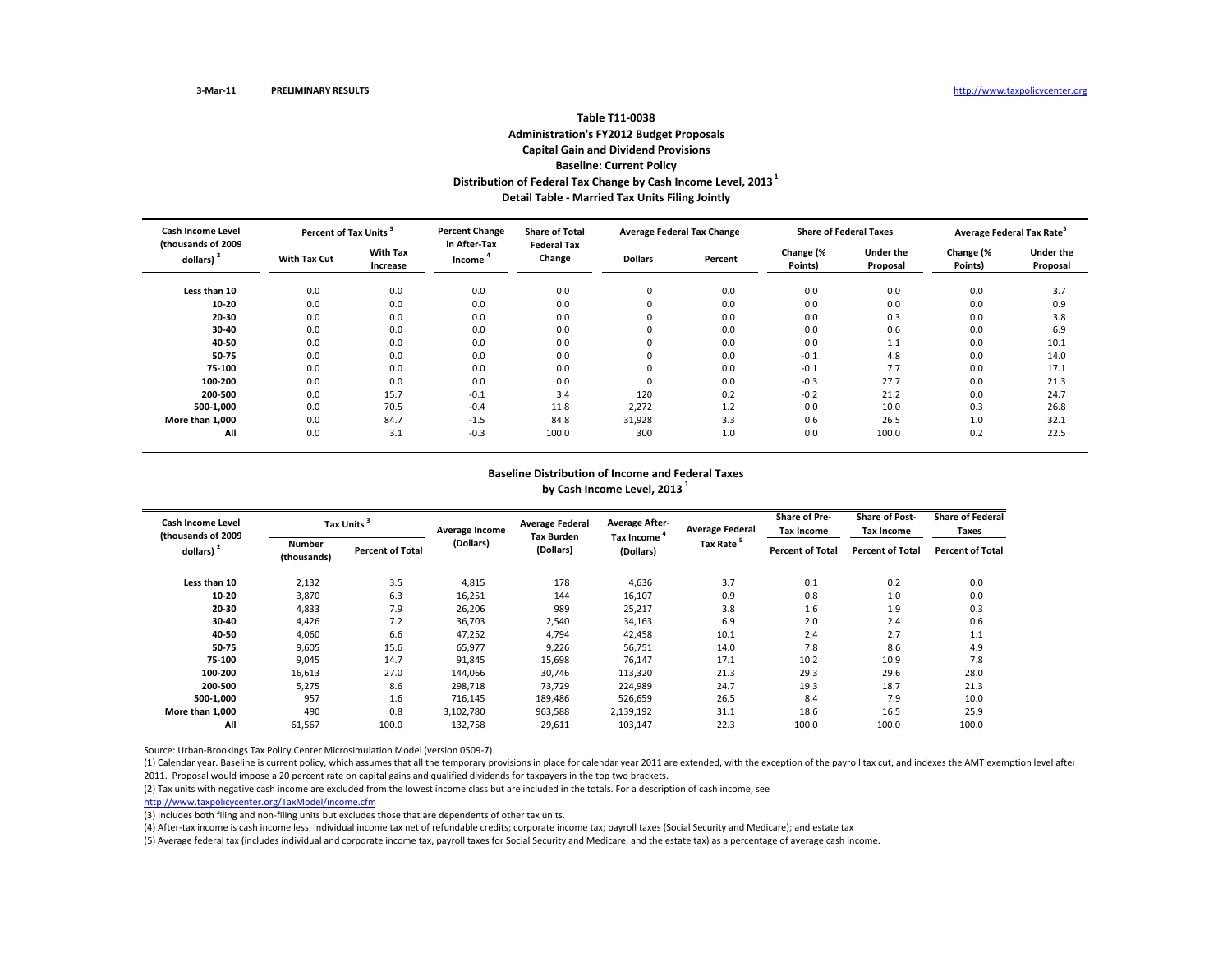## **Table T11‐0038Administration's FY2012 Budget Proposals Capital Gain and Dividend Provisions Baseline: Current Policy Distribution of Federal Tax Change by Cash Income Level, <sup>2013</sup><sup>1</sup> Detail Table ‐ Head of Household Tax Units**

| <b>Cash Income Level</b><br>(thousands of 2009 |              | <b>Percent Change</b><br>Percent of Tax Units <sup>3</sup> |                        | <b>Share of Total</b><br><b>Federal Tax</b> | <b>Average Federal Tax Change</b> |         | <b>Share of Federal Taxes</b> |                              | Average Federal Tax Rate <sup>5</sup> |                              |
|------------------------------------------------|--------------|------------------------------------------------------------|------------------------|---------------------------------------------|-----------------------------------|---------|-------------------------------|------------------------------|---------------------------------------|------------------------------|
| dollars)                                       | With Tax Cut | <b>With Tax</b><br>Increase                                | in After-Tax<br>Income | Change                                      | <b>Dollars</b>                    | Percent | Change (%<br>Points)          | <b>Under the</b><br>Proposal | Change (%<br>Points)                  | <b>Under the</b><br>Proposal |
| Less than 10                                   | 0.0          | 0.0                                                        | 0.0                    | 0.0                                         | 0                                 | 0.0     | 0.0                           | $-1.5$                       | 0.0                                   | $-14.0$                      |
| 10-20                                          | 0.0          | 0.0                                                        | 0.0                    | 0.0                                         | $\Omega$                          | 0.0     | 0.0                           | $-5.5$                       | 0.0                                   | $-9.8$                       |
| 20-30                                          | 0.0          | 0.0                                                        | 0.0                    | 0.0                                         | $\Omega$                          | 0.0     | 0.0                           | 0.2                          | 0.0                                   | 0.2                          |
| 30-40                                          | 0.0          | 0.0                                                        | 0.0                    | 0.0                                         | 0                                 | 0.0     | 0.0                           | 8.9                          | 0.0                                   | 9.1                          |
| 40-50                                          | 0.0          | 0.0                                                        | 0.0                    | 0.0                                         | $\Omega$                          | 0.0     | 0.0                           | 11.7                         | 0.0                                   | 13.8                         |
| 50-75                                          | 0.0          | 0.0                                                        | 0.0                    | 0.0                                         |                                   | 0.0     | $-0.1$                        | 27.5                         | 0.0                                   | 17.1                         |
| 75-100                                         | 0.0          | 0.0                                                        | 0.0                    | 0.0                                         |                                   | 0.0     | $-0.1$                        | 18.2                         | 0.0                                   | 20.0                         |
| 100-200                                        | 0.0          | 0.0                                                        | 0.0                    | 0.0                                         | υ                                 | 0.0     | $-0.1$                        | 20.5                         | 0.0                                   | 23.3                         |
| 200-500                                        | 0.0          | 14.2                                                       | $-0.1$                 | 4.6                                         | 133                               | 0.2     | 0.0                           | 8.2                          | 0.1                                   | 24.6                         |
| 500-1.000                                      | 0.0          | 62.4                                                       | $-0.4$                 | 13.3                                        | 2,262                             | 1.3     | 0.0                           | 3.4                          | 0.3                                   | 25.4                         |
| More than 1.000                                | 0.0          | 80.3                                                       | $-1.6$                 | 82.1                                        | 31,163                            | 3.3     | 0.2                           | 8.4                          | 1.1                                   | 33.0                         |
| All                                            | 0.0          | 0.2                                                        | $-0.1$                 | 100.0                                       | 19                                | 0.3     | 0.0                           | 100.0                        | 0.0                                   | 13.4                         |

#### **Baseline Distribution of Income and Federal Taxes by Cash Income Level, <sup>2013</sup> <sup>1</sup>**

| Cash Income Level<br>(thousands of 2009 |                              | Tax Units <sup>3</sup>  |           | <b>Average Federal</b><br><b>Tax Burden</b> | <b>Average After-</b>                | <b>Average Federal</b> | Share of Pre-<br><b>Tax Income</b> | <b>Share of Post-</b><br><b>Tax Income</b> | <b>Share of Federal</b><br>Taxes |
|-----------------------------------------|------------------------------|-------------------------|-----------|---------------------------------------------|--------------------------------------|------------------------|------------------------------------|--------------------------------------------|----------------------------------|
| dollars) $2$                            | <b>Number</b><br>(thousands) | <b>Percent of Total</b> | (Dollars) | (Dollars)                                   | Tax Income <sup>4</sup><br>(Dollars) | Tax Rate <sup>5</sup>  | <b>Percent of Total</b>            | <b>Percent of Total</b>                    | <b>Percent of Total</b>          |
| Less than 10                            | 2,386                        | 9.5                     | 6,591     | $-925$                                      | 7,516                                | $-14.0$                | 1.5                                | 1.9                                        | $-1.5$                           |
| 10-20                                   | 5,181                        | 20.6                    | 15,741    | $-1,549$                                    | 17,290                               | $-9.8$                 | 7.5                                | 9.6                                        | $-5.6$                           |
| 20-30                                   | 4,712                        | 18.8                    | 26,276    | 47                                          | 26,229                               | 0.2                    | 11.4                               | 13.2                                       | 0.2                              |
| 30-40                                   | 3,910                        | 15.6                    | 36,461    | 3,302                                       | 33,159                               | 9.1                    | 13.2                               | 13.8                                       | 8.9                              |
| 40-50                                   | 2,610                        | 10.4                    | 47,096    | 6,494                                       | 40,602                               | 13.8                   | 11.4                               | 11.3                                       | 11.7                             |
| 50-75                                   | 3,632                        | 14.5                    | 64,017    | 10,967                                      | 53,050                               | 17.1                   | 21.5                               | 20.6                                       | 27.6                             |
| 75-100                                  | 1,462                        | 5.8                     | 90,229    | 18,083                                      | 72,146                               | 20.0                   | 12.2                               | 11.3                                       | 18.3                             |
| 100-200                                 | 952                          | 3.8                     | 134,253   | 31,268                                      | 102,985                              | 23.3                   | 11.8                               | 10.5                                       | 20.6                             |
| 200-500                                 | 165                          | 0.7                     | 294,759   | 72,253                                      | 222,506                              | 24.5                   | 4.5                                | 3.9                                        | 8.3                              |
| 500-1.000                               | 28                           | 0.1                     | 688,030   | 172,424                                     | 515,606                              | 25.1                   | 1.8                                | 1.5                                        | 3.3                              |
| More than 1,000                         | 12                           | 0.1                     | 2,955,354 | 943,206                                     | 2,012,148                            | 31.9                   | 3.4                                | 2.7                                        | 8.1                              |
| All                                     | 25,098                       | 100.0                   | 43,104    | 5,755                                       | 37,349                               | 13.4                   | 100.0                              | 100.0                                      | 100.0                            |

Source: Urban‐Brookings Tax Policy Center Microsimulation Model (version 0509‐7).

(1) Calendar year. Baseline is current policy, which assumes that all the temporary provisions in place for calendar year 2011 are extended, with the exception of the payroll tax cut, and indexes the AMT exemption level af 2011. Proposal would impose <sup>a</sup> 20 percent rate on capital gains and qualified dividends for taxpayers in the top two brackets.

(2) Tax units with negative cash income are excluded from the lowest income class but are included in the totals. For <sup>a</sup> description of cash income, see

http://www.taxpolicycenter.org/TaxModel/income.cfm

(3) Includes both filing and non‐filing units but excludes those that are dependents of other tax units.

(4) After‐tax income is cash income less: individual income tax net of refundable credits; corporate income tax; payroll taxes (Social Security and Medicare); and estate tax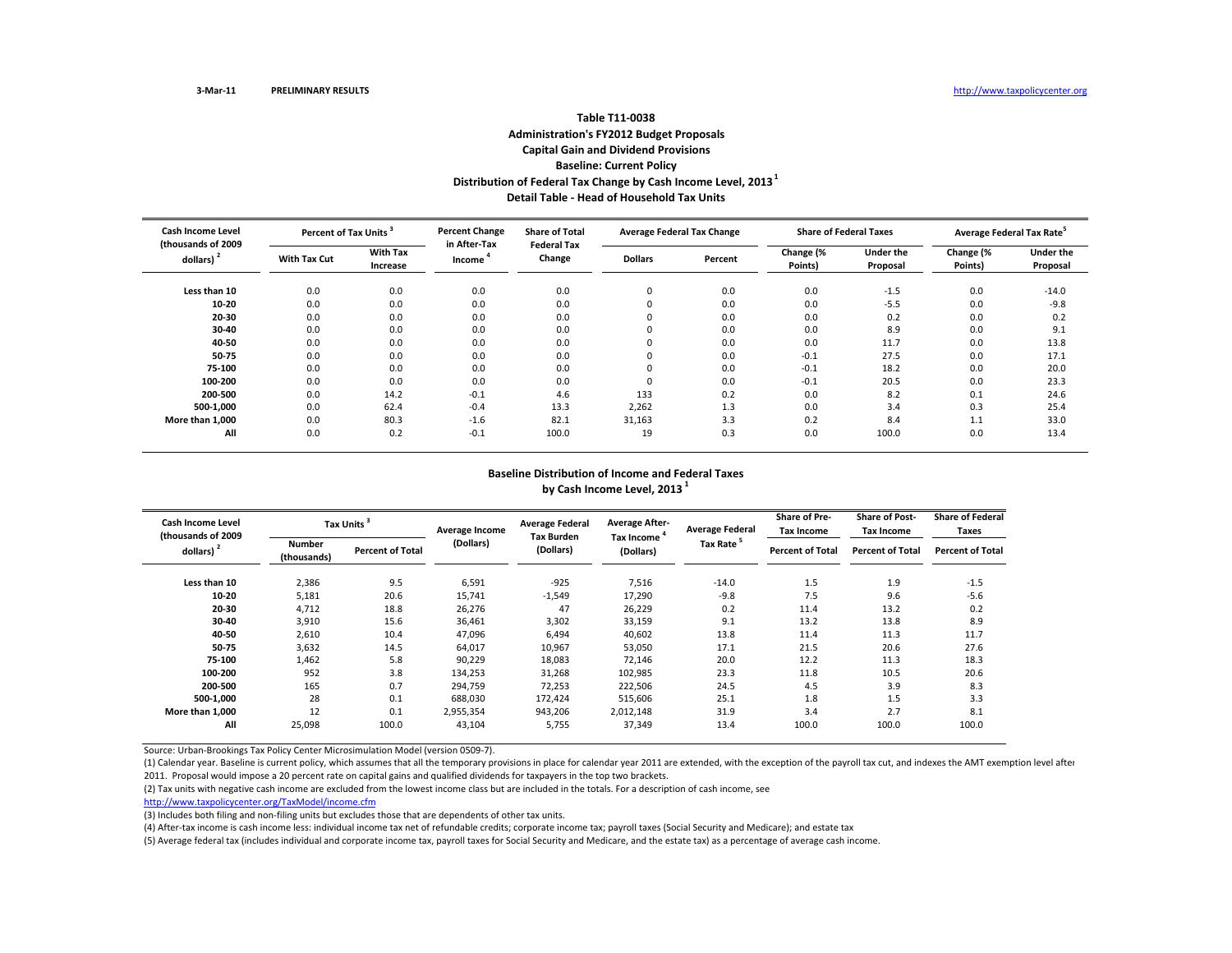## **Table T11‐0038Administration's FY2012 Budget Proposals Capital Gain and Dividend Provisions Baseline: Current Policy Distribution of Federal Tax Change by Cash Income Level, <sup>2013</sup><sup>1</sup> Detail Table ‐ Tax Units with Children**

| <b>Cash Income Level</b><br>(thousands of 2009 |                     | <b>Percent Change</b><br>Percent of Tax Units <sup>3</sup> |                        | <b>Share of Total</b><br><b>Federal Tax</b> | <b>Average Federal Tax Change</b> |         | <b>Share of Federal Taxes</b> |                              | Average Federal Tax Rate <sup>5</sup> |                              |
|------------------------------------------------|---------------------|------------------------------------------------------------|------------------------|---------------------------------------------|-----------------------------------|---------|-------------------------------|------------------------------|---------------------------------------|------------------------------|
| dollars)                                       | <b>With Tax Cut</b> | <b>With Tax</b><br>Increase                                | in After-Tax<br>Income | Change                                      | <b>Dollars</b>                    | Percent | Change (%<br>Points)          | <b>Under the</b><br>Proposal | Change (%<br>Points)                  | <b>Under the</b><br>Proposal |
| Less than 10                                   | 0.0                 | 0.0                                                        | 0.0                    | 0.0                                         | 0                                 | 0.0     | 0.0                           | $-0.3$                       | 0.0                                   | $-18.4$                      |
| 10-20                                          | 0.0                 | 0.0                                                        | 0.0                    | 0.0                                         |                                   | 0.0     | 0.0                           | $-1.3$                       | 0.0                                   | $-14.5$                      |
| 20-30                                          | 0.0                 | 0.0                                                        | 0.0                    | 0.0                                         | $\Omega$                          | 0.0     | 0.0                           | $-0.4$                       | 0.0                                   | $-2.9$                       |
| 30-40                                          | 0.0                 | 0.0                                                        | 0.0                    | 0.0                                         | υ                                 | 0.0     | 0.0                           | 1.2                          | 0.0                                   | 6.8                          |
| 40-50                                          | 0.0                 | 0.0                                                        | 0.0                    | 0.0                                         | $\Omega$                          | 0.0     | 0.0                           | 2.2                          | 0.0                                   | 12.0                         |
| 50-75                                          | 0.0                 | 0.0                                                        | 0.0                    | 0.0                                         |                                   | 0.0     | $-0.1$                        | 7.2                          | 0.0                                   | 15.6                         |
| 75-100                                         | 0.0                 | 0.0                                                        | 0.0                    | 0.0                                         |                                   | 0.0     | $-0.1$                        | 9.2                          | 0.0                                   | 18.0                         |
| 100-200                                        | 0.0                 | 0.0                                                        | 0.0                    | 0.0                                         | υ                                 | 0.0     | $-0.2$                        | 28.1                         | 0.0                                   | 21.5                         |
| 200-500                                        | 0.0                 | 15.4                                                       | 0.0                    | 3.4                                         | 91                                | 0.1     | $-0.1$                        | 21.4                         | 0.0                                   | 25.2                         |
| 500-1.000                                      | 0.0                 | 74.3                                                       | $-0.3$                 | 10.7                                        | 1.710                             | 0.9     | 0.0                           | 9.6                          | 0.2                                   | 28.0                         |
| More than 1.000                                | 0.0                 | 87.6                                                       | $-1.4$                 | 86.0                                        | 29,525                            | 2.9     | 0.5                           | 23.1                         | 1.0                                   | 33.2                         |
| All                                            | 0.0                 | 2.1                                                        | $-0.2$                 | 100.0                                       | 161                               | 0.8     | 0.0                           | 100.0                        | 0.2                                   | 21.0                         |

#### **Baseline Distribution of Income and Federal Taxes by Cash Income Level, <sup>2013</sup> <sup>1</sup>**

| Cash Income Level<br>(thousands of 2009 | Tax Units <sup>3</sup> |                         | Average Income | <b>Average Federal</b><br><b>Tax Burden</b> | <b>Average After-</b>     | <b>Average Federal</b> | Share of Pre-<br>Tax Income | <b>Share of Post-</b><br><b>Tax Income</b> | <b>Share of Federal</b><br>Taxes |
|-----------------------------------------|------------------------|-------------------------|----------------|---------------------------------------------|---------------------------|------------------------|-----------------------------|--------------------------------------------|----------------------------------|
| dollars) <sup>2</sup>                   | Number<br>(thousands)  | <b>Percent of Total</b> | (Dollars)      | (Dollars)                                   | Tax Income '<br>(Dollars) | Tax Rate <sup>5</sup>  | <b>Percent of Total</b>     | <b>Percent of Total</b>                    | <b>Percent of Total</b>          |
| Less than 10                            | 2,836                  | 5.8                     | 6,263          | $-1,151$                                    | 7,414                     | $-18.4$                | 0.4                         | 0.5                                        | $-0.3$                           |
| 10-20                                   | 5,625                  | 11.4                    | 15,969         | $-2,320$                                    | 18,289                    | $-14.5$                | 1.8                         | 2.6                                        | $-1.3$                           |
| 20-30                                   | 5,645                  | 11.4                    | 26,204         | $-767$                                      | 26,971                    | $-2.9$                 | 3.0                         | 3.9                                        | $-0.4$                           |
| 30-40                                   | 5,039                  | 10.2                    | 36,562         | 2,481                                       | 34,081                    | 6.8                    | 3.8                         | 4.4                                        | 1.2                              |
| 40-50                                   | 3,930                  | 8.0                     | 47,287         | 5,671                                       | 41,617                    | 12.0                   | 3.8                         | 4.2                                        | 2.2                              |
| 50-75                                   | 7,341                  | 14.9                    | 65,172         | 10,154                                      | 55,018                    | 15.6                   | 9.7                         | 10.4                                       | 7.3                              |
| 75-100                                  | 5,725                  | 11.6                    | 91,743         | 16,536                                      | 75,207                    | 18.0                   | 10.7                        | 11.1                                       | 9.2                              |
| 100-200                                 | 9,407                  | 19.1                    | 143,468        | 30,867                                      | 112,601                   | 21.5                   | 27.5                        | 27.2                                       | 28.3                             |
| 200-500                                 | 2,939                  | 6.0                     | 297,723        | 74,993                                      | 222,730                   | 25.2                   | 17.8                        | 16.8                                       | 21.5                             |
| 500-1,000                               | 495                    | 1.0                     | 713,890        | 198,291                                     | 515,599                   | 27.8                   | 7.2                         | 6.6                                        | 9.6                              |
| More than 1.000                         | 231                    | 0.5                     | 3,118,562      | 1,004,298                                   | 2,114,265                 | 32.2                   | 14.7                        | 12.6                                       | 22.7                             |
| All                                     | 49,348                 | 100.0                   | 99,630         | 20,790                                      | 78,840                    | 20.9                   | 100.0                       | 100.0                                      | 100.0                            |

Source: Urban‐Brookings Tax Policy Center Microsimulation Model (version 0509‐7).

Note: Tax units with children are those claiming an exemption for children at home or away from home.

(1) Calendar year. Baseline is current policy, which assumes that all the temporary provisions in place for calendar year 2011 are extended, with the exception of the payroll tax cut, and indexes the AMT exemption level af 2011. Proposal would impose <sup>a</sup> 20 percent rate on capital gains and qualified dividends for taxpayers in the top two brackets.

(2) Tax units with negative cash income are excluded from the lowest income class but are included in the totals. For <sup>a</sup> description of cash income, see

http://www.taxpolicycenter.org/TaxModel/income.cfm

(3) Includes both filing and non‐filing units but excludes those that are dependents of other tax units.

(4) After-tax income is cash income less: individual income tax net of refundable credits; corporate income tax; payroll taxes (Social Security and Medicare); and estate tax